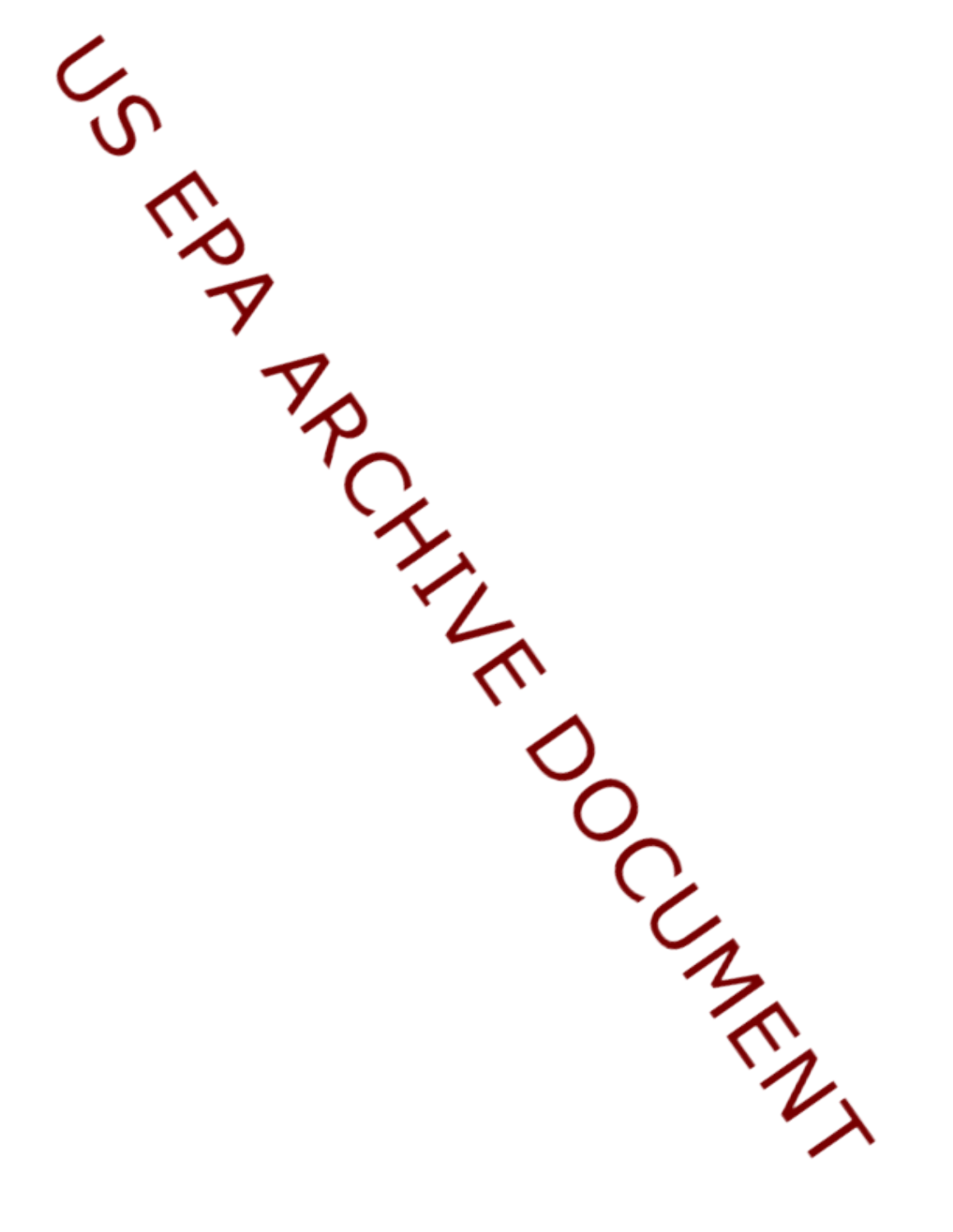# **Technical Factsheet on: CYANIDE**

### [List of Contaminants](http://www.epa.gov/safewater/hfacts.html)

#### As part of the Drinking Water and Health pages, this fact sheet is part of a larger publication: **National Primary Drinking Water Regulations**

#### **Drinking Water Standards**

 MCL: 0.2 mg/l MCLG: 0.2 mg/l HAL(child): 1- to 10-day: 0.2 mg/L; Longer-term: 0.2 mg/L

#### **Health Effects Summary**

 Acute: EPA has found cyanide compounds to potentially cause the following health effects from acute exposures at levels above the MCL: rapid breathing, tremors and other neurological effects.

Short-term exposures in drinking water considered "safe" for a 10-kg (22 lb.) child consuming one liter of water per day: upto a 7-year exposure to 0.2 mg/L.

Chronic: Cyanide compounds have the potential to cause the following chronic health effects from longterm exposures at levels above the MCL: weight loss, thyroid effects, nerve damage.

 cause cancer from lifetime exposures in drinking water. Cancer: There is inadequate evidence to state whether or not cyanide compounds have the potential to

#### **Usage Patterns**

 resins. Other cyanides such as dichlobenil, bromoxynil and bantrol, are used as herbicides. Tabun is The most commonly used form, hydrogen cyanide, is mainly used in manufacturing other cyanides, particularly adiponitrile which is used in nylon, and acrylonitrile - used in acrylic/modacrylic fibers and used as a chemical warfare agent. Potassium cyanide is used for silver plating and for dyes and specialty products.

 Available production data on cyanides: hydrogen cyanide, 1 billion lbs. in 1987; acrylonitrile-2.5 billion lbs. 1993; adiponitrile-1.4 billion lbs. in 1991; bromoxynil-2.6 million lbs in 1990; acetonitrile-35 million lb. in 1989.

#### **Release Patterns**

The major sources of cyanide releases to water are reported to be discharges from metal finishing industries, iron and steel mills, and organic chemical industries. Releases to soil appear to be primarily from disposal of cyanide wastes in landfills and the use of cyanide-containing road salts. Cyanide released to air from car exhaust is expected to exist almost entirely as hydrogen cyanide gas.

Some foods may also naturally contain cyanides, including lima beans and almonds.

 has been found in drinking water at levels on the order of a few parts per billion. Chlorination treatment of some wastewaters can produce chloroacetonitriles as a by-product. Cyanide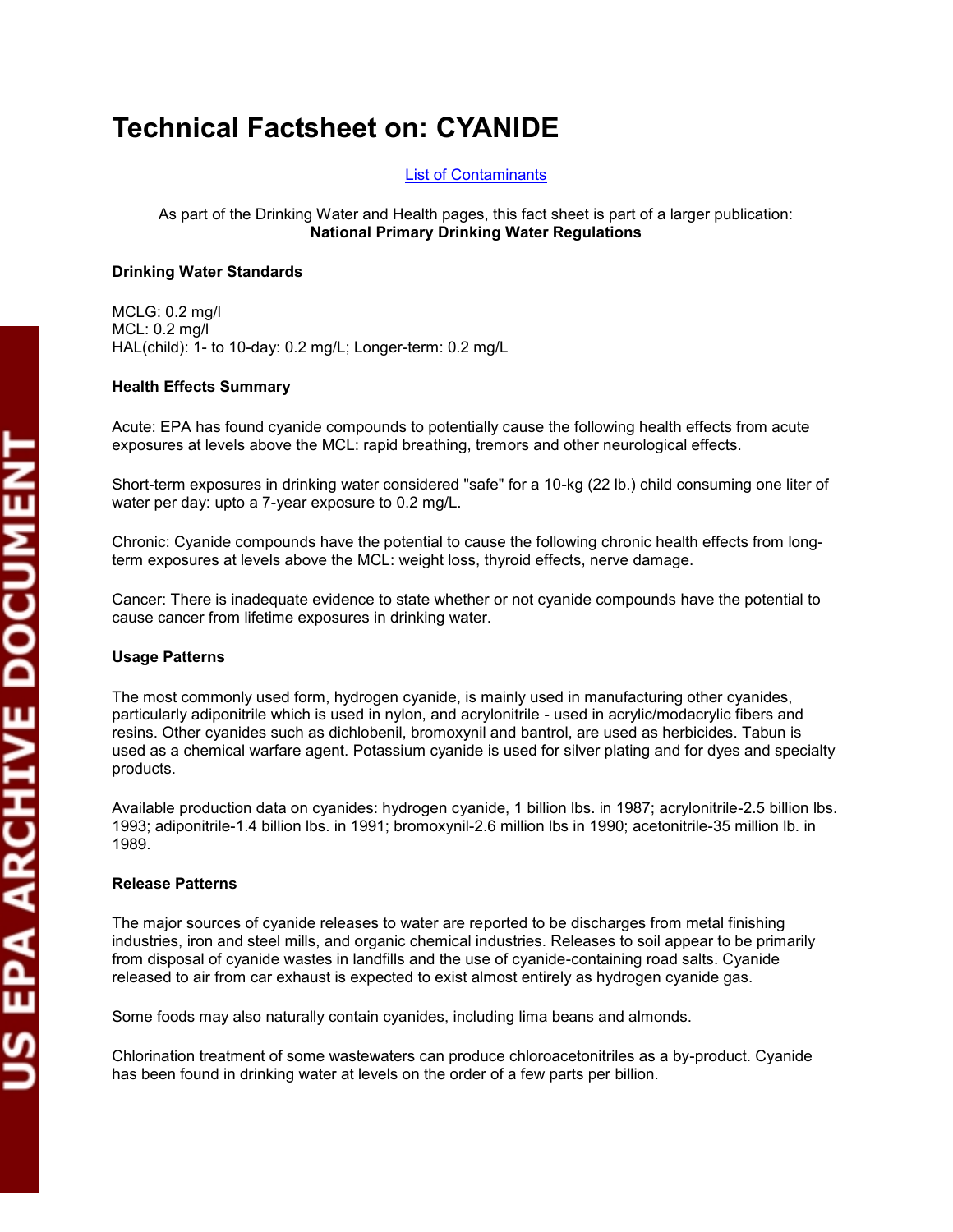From 1987 to 1993, according to the Toxics Release Inventory cyanide compound releases to land and water totalled about 1.5 million lbs., of which about 65 percent was to water. These releases were primarily from steel mills and metal heat treating industries. The largest releases occurred in California and Pennsylvania.

#### **Environmental Fate**

 bioconcentrate in aquatic organisms. Nitriles have the potential to leach to ground water as they do not Nitriles are generally highly volatile and biodegradable when released to water, and are not expected to adsorb to soil. They tend to be resistant to hydrolysis in soil or water. Cyanide-containing herbicides have more moderate potential for leaching, but again are readily biodegraded so they are not expected to bioconcentrate.

 high pH, high carbonate and low clay content. However, at pH less than 9.2, most free cyanide is Soluble cyanide compounds such as hydrogen and potassium cyanide have low adsorption to soils with expected to convert to hydrogen cyanide which is highly volatile. Soluble cyanides are not expected to bioconcentrate.

 generally have the potential to bioconcentrate. Insoluble forms do not biodegrade to hydrogen cyanide. Insoluble cyanide compounds such as the copper and silver salts may adsorb to soils and sediments, and

Tabun is rapidly hydrolyzed in soil and water, and so is not expected to leach or bioconcentrate.

#### **Chemical/Physical Properties**

CAS Number: Hydrogen cyanide- 74-90-8

 Color/ Form/Odor: Cyanide is a carbon-nitrogen chemical unit which may be combined with a variety of organic and inorganic components. The most common is hydrogen cyanide, a colorless, flammable liquid or gas.

 Soil sorption coefficient: Kocs of 1 to 70 for most soluble forms, with the nitriles having highest mobility in soils. Insoluble forms are expected to adsorb to sediments.

Cyanide-containing compounds:

cvanohydrins, tabun Organics: Nitriles like Acetonitrile, butanenitrile, etc; bromoxynil, cyanocobalamin, cyanogens,

Inorganics: combined with hydrogen, calcium, barium, sodium, zinc, nickel, mercury, potassium, copper, silver

bioconcentrate in aquatic organisms. Insoluble forms may bioconcentrate.<br>Solubilities: Bioconcentration Factor: BCFs of <1 to 50 for most soluble forms, which are not expected to

nitriles low to moderate cyanohydrin highly soluble cyanogens moderate to high tabun soluble other organics slightly soluble Hydrogen soluble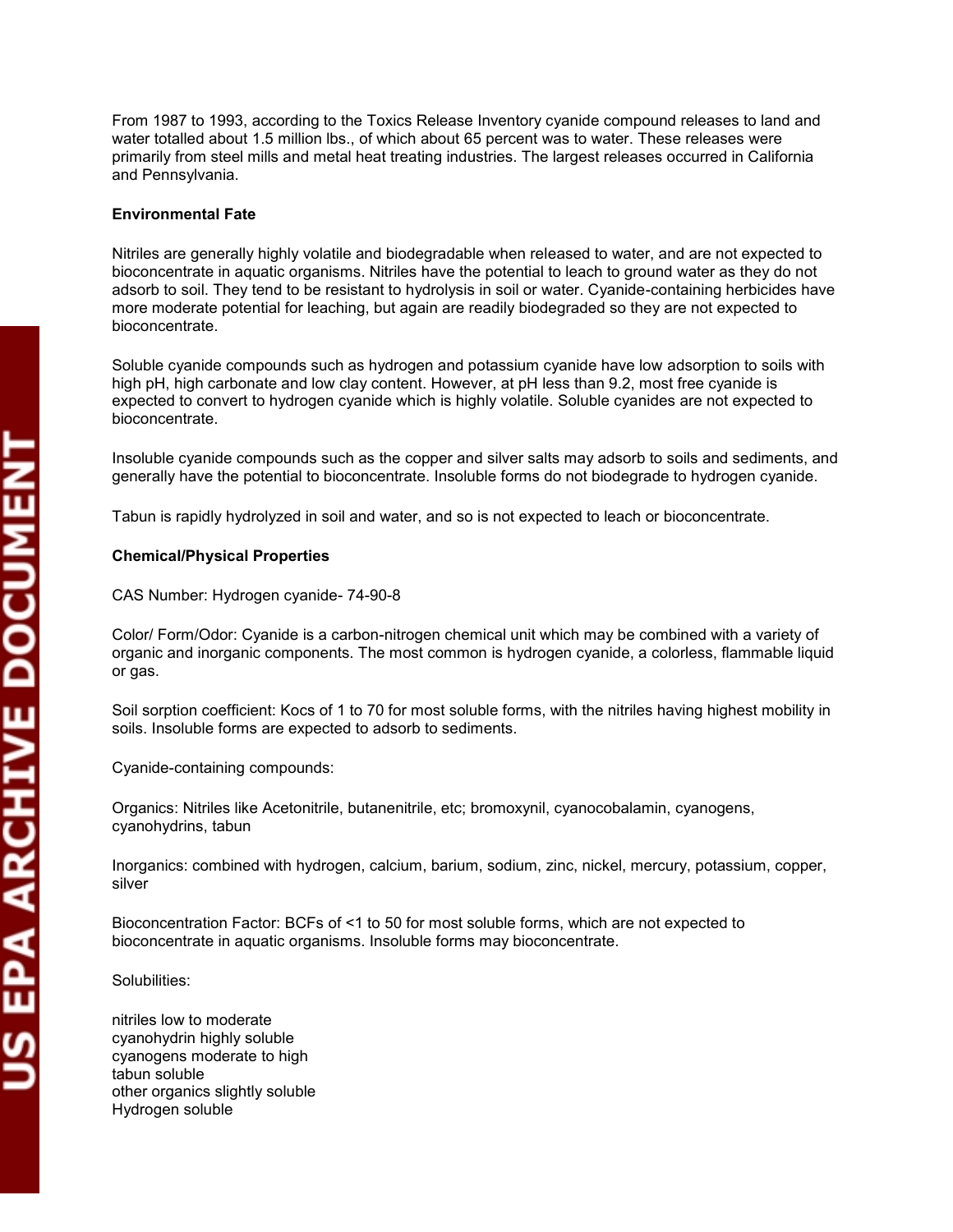sodium 48% at 10 deg C barium 80% at 14 deg C potassium 50% in cold water mercuric 10% at 14 deg C calcium soluble copper insoluble nickel insoluble silver insoluble zinc insoluble

#### **Other Regulatory Information**

Monitoring:

-- For Ground Water Sources:

Initial Frequency-1 sample once every 3 years

Repeat Frequency-If no detections for 3 rounds, once every 9 years

-- For Surface Water Sources:

Initial Frequency-1 sample annually

Repeat Frequency-If no detections for 3 rounds, once every 9 years

-- Triggers - If detect at > 0.2 mg/L, sample quarterly.

#### **Analysis**

| Analysis                |                              |
|-------------------------|------------------------------|
| <b>Reference Source</b> | <b>Method Number</b>         |
| EPA 600/4-79-020        | 335.1*: 335.2: 335.3         |
| NTIS PB 91-231498       | D2036-89A; D2036-89B*        |
| Standard Methods        | 4500-CN-D, E&, F; 4500-CN-G* |

## *\*- measure "free" or amenable cyanide; other methods screen for "total" cyanide.*

**Treatment/Best Available Technologies:** Ion Exchange, Reverse Osmosis, Chlorine

 **Toxic Release Inventory - Releases to Water and Land, 1987 to 1993 (in pounds)**:

|                       | Water   |         | Land    |
|-----------------------|---------|---------|---------|
| <b>TOTALS</b>         | 939,611 |         | 641,082 |
| <b>Top Ten States</b> |         |         |         |
| CA                    | 0       | 430,886 |         |